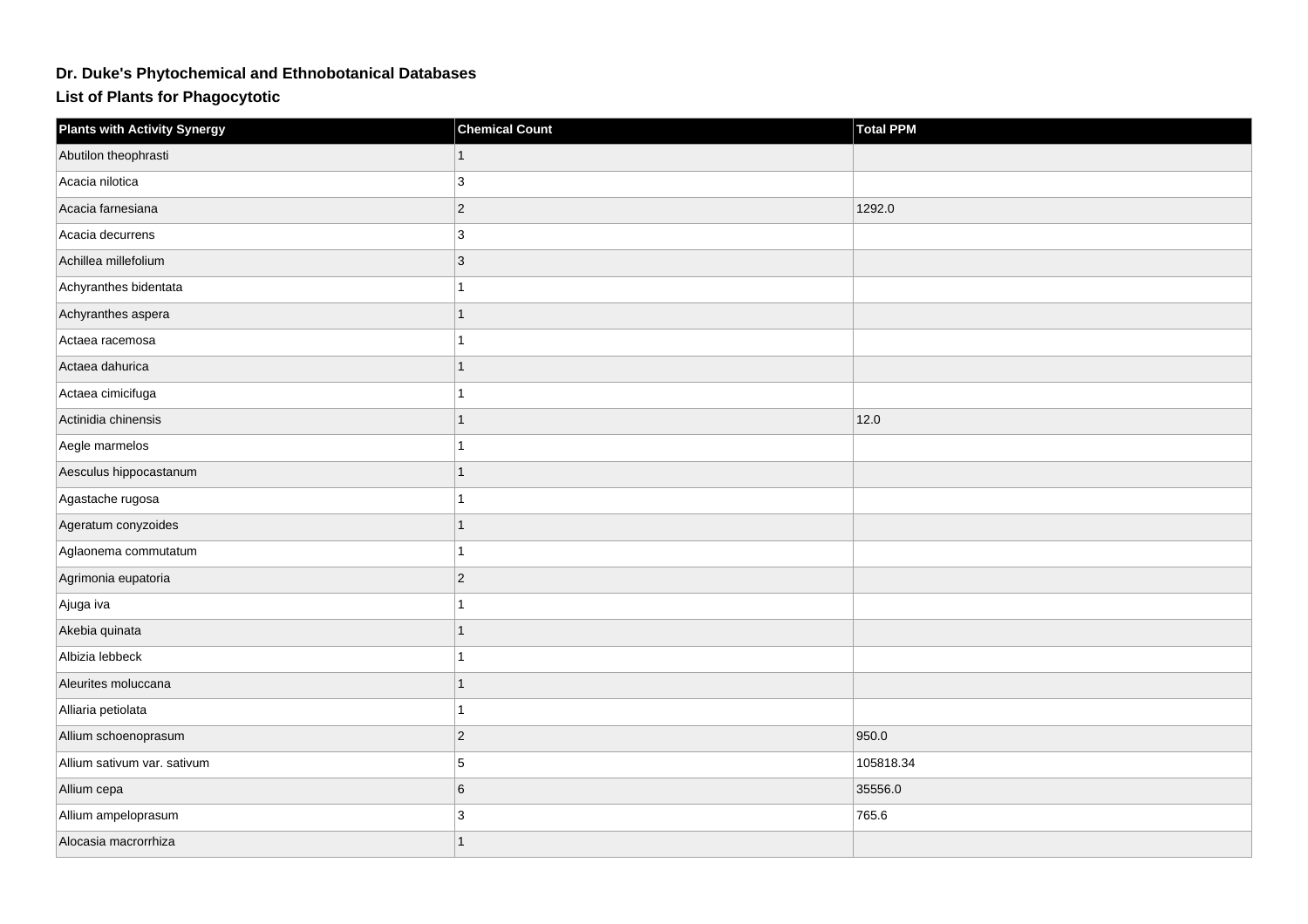| <b>Plants with Activity Synergy</b> | <b>Chemical Count</b> | <b>Total PPM</b>   |
|-------------------------------------|-----------------------|--------------------|
| Aloe vera                           | $\overline{2}$        | 6.0                |
| Aloe spp.                           |                       |                    |
| Alpinia galanga                     | 1                     | 216.0              |
| Althaea officinalis                 | $\overline{5}$        |                    |
| Amaranthus spinosus                 |                       |                    |
| Amaranthus sp.                      |                       | 1016.0             |
| Ammi visnaga                        |                       |                    |
| Amorphophallus konjac               |                       |                    |
| Amorphophallus campanulatus         |                       | 13.6               |
| Anacardium occidentale              | $\overline{1}$        | 147.2              |
| Ananas comosus                      | $ 2\rangle$           | 1526.0             |
| Anemarrhena asphodeloides           |                       |                    |
| Anethum graveolens                  |                       |                    |
| Angelica sinensis                   | $ 2\rangle$           | 13.299999999999999 |
| Annona squamosa                     | 1                     | 0.4                |
| Annona reticulata                   | 1                     | 0.4                |
| Annona muricata                     |                       | $1.2$              |
| Annona glabra                       |                       |                    |
| Annona diversifolia                 | 1                     |                    |
| Annona cherimola                    |                       | 0.4                |
| Apium graveolens                    | $\overline{4}$        | 288.0              |
| Apocynum cannabinum                 | 1                     |                    |
| Arachis hypogaea                    | 3                     | 818.68             |
| Arctium lappa                       |                       | 49.5               |
| Arctostaphylos uva-ursi             | 5                     | 344.0              |
| Areca catechu                       |                       |                    |
| Aristolochia debilis                |                       |                    |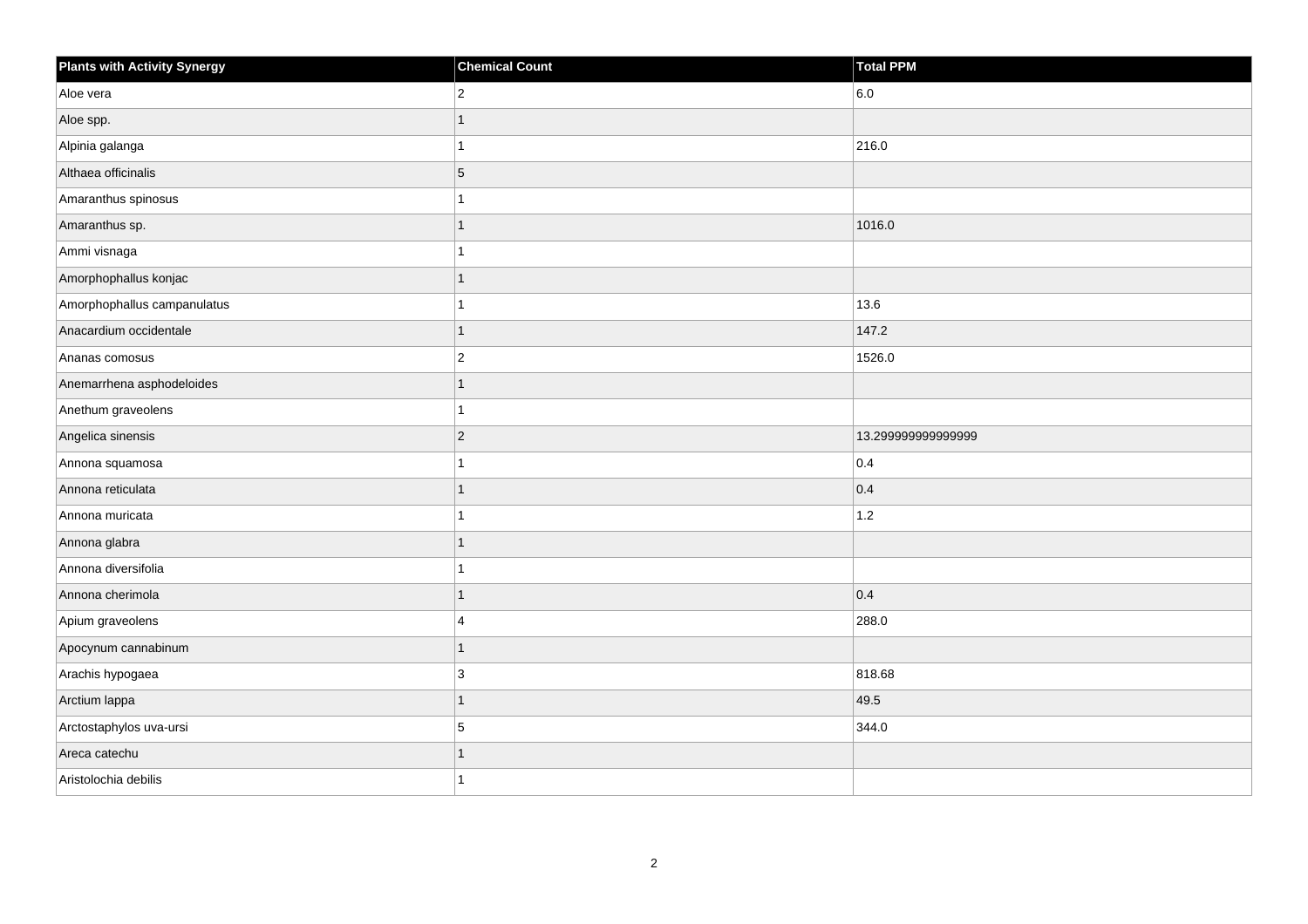| <b>Plants with Activity Synergy</b> | <b>Chemical Count</b> | Total PPM |
|-------------------------------------|-----------------------|-----------|
| Armoracia rusticana                 | $\overline{2}$        |           |
| Arracacia xanthorrhiza              |                       | 7.6       |
| Artemisia vulgaris                  | $\overline{c}$        | 336.0     |
| Artemisia dracunculus               | 4                     | 244.0     |
| Artemisia capillaris                | 1                     |           |
| Artemisia annua                     | $\overline{2}$        |           |
| Artemisia absinthium                | $\overline{2}$        | 1000.0    |
| Artocarpus heterophyllus            |                       | 16.0      |
| Artocarpus altilis                  |                       |           |
| Asarum canadense                    |                       |           |
| Asimina triloba                     | 1                     | 5.0       |
| Aspalathus linearis                 | 3                     |           |
| Asparagus officinalis               | $\overline{1}$        | 240.0     |
| Astragalus membranaceus             | 3                     |           |
| Astragalus gummifer                 | 1                     |           |
| Avena sativa                        | $\overline{2}$        | 147.0     |
| Averrhoa carambola                  |                       |           |
| Averrhoa bilimbi                    |                       |           |
| Bactris gasipaes                    | 1                     |           |
| Ballota nigra                       |                       |           |
| Basella alba                        | $\overline{2}$        | 1390.0    |
| Benincasa hispida                   | 1                     | 5.0       |
| Berberis vulgaris                   |                       |           |
| Bertholletia excelsa                |                       |           |
| Beta vulgaris                       | $\overline{2}$        | 876.0     |
| Bixa orellana                       |                       | 119.0     |
| Blighia sapida                      |                       | 36.0      |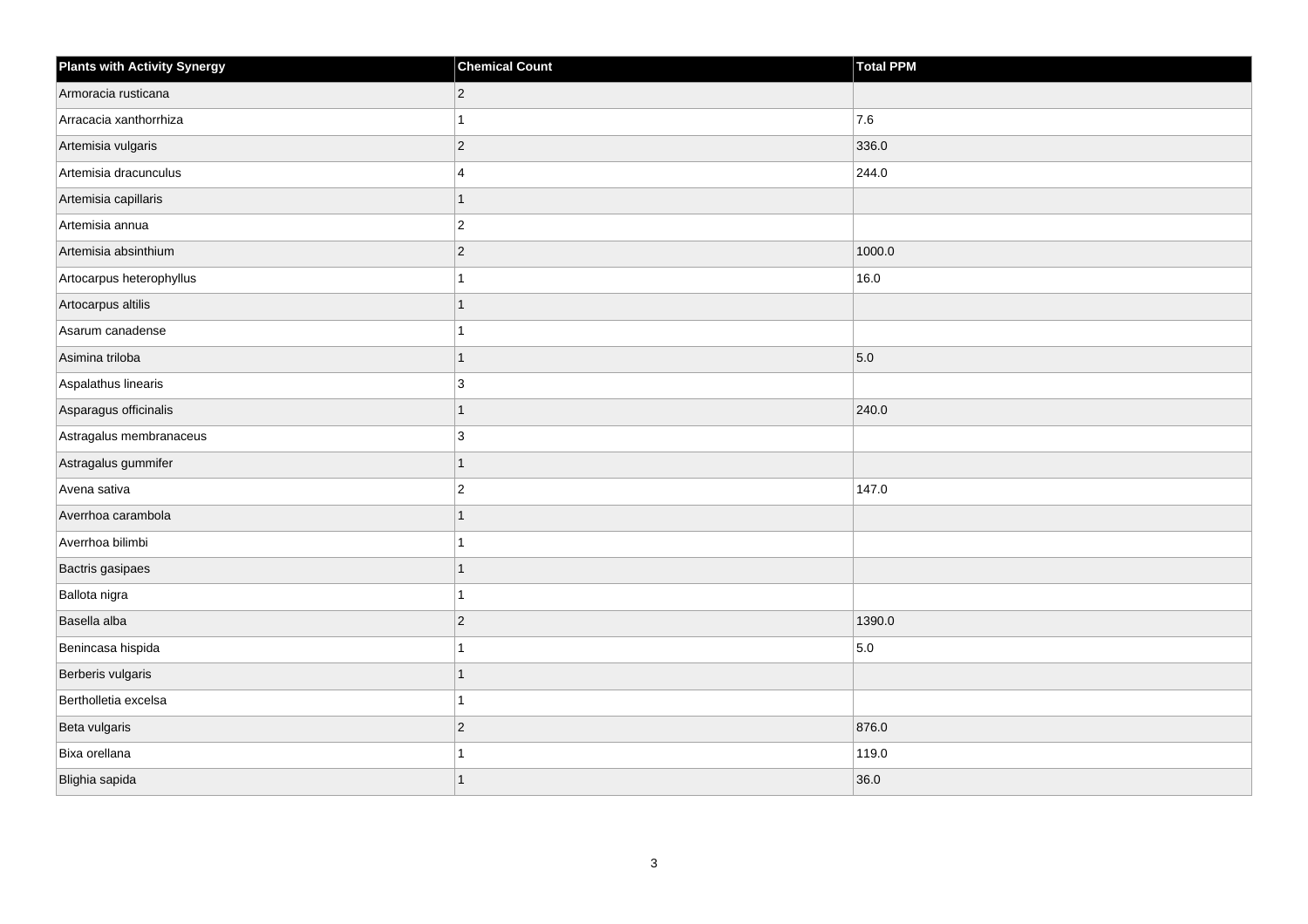| <b>Plants with Activity Synergy</b> | <b>Chemical Count</b>   | Total PPM         |
|-------------------------------------|-------------------------|-------------------|
| Boehmeria nivea                     |                         | 806.0             |
| Borago officinalis                  | 1                       | 720.0             |
| Brassica rapa                       | 1                       |                   |
| Brassica pekinensis                 | 1                       | 12.0              |
| Brassica oleracea var. viridis I.   | $\overline{2}$          | 656.0             |
| Brassica oleracea var. sabellica I. | $\sqrt{2}$              | 690.0             |
| Brassica oleracea var. italica      | 3                       |                   |
| Brassica oleracea var. gemmifera    | $\overline{2}$          | 102.0             |
| Brassica oleracea var. capitata I.  | 5                       | 64.0              |
| Brassica oleracea var. botrytis I.  | $\sqrt{3}$              | 960.0             |
| Brassica oleracea                   |                         | 5.34              |
| Brassica nigra                      | $\overline{\mathbf{A}}$ | 950.0             |
| Brassica napus var. napobrassica    | 1                       |                   |
| Brassica juncea                     | 1                       |                   |
| Brassica chinensis                  |                         | 770.0             |
| Bromelia pinguin                    | 1                       | 3.4               |
| Brosimum alicastrum                 |                         |                   |
| Bupleurum chinense                  |                         |                   |
| Byrsonima crassifolia               | 1                       |                   |
| Cajanus cajan                       |                         | 17.2              |
| Calathea macrosepala                |                         |                   |
| Calendula officinalis               | $\vert$ 2               |                   |
| Camellia sinensis                   | 2                       | 26068.0           |
| Canavalia ensiformis                |                         | 4.800000000000001 |
| Canna indica                        | 1                       | 0.6               |
| Cannabis sativa                     | 1                       | 0.12              |
| Capparis spinosa                    | $\overline{2}$          |                   |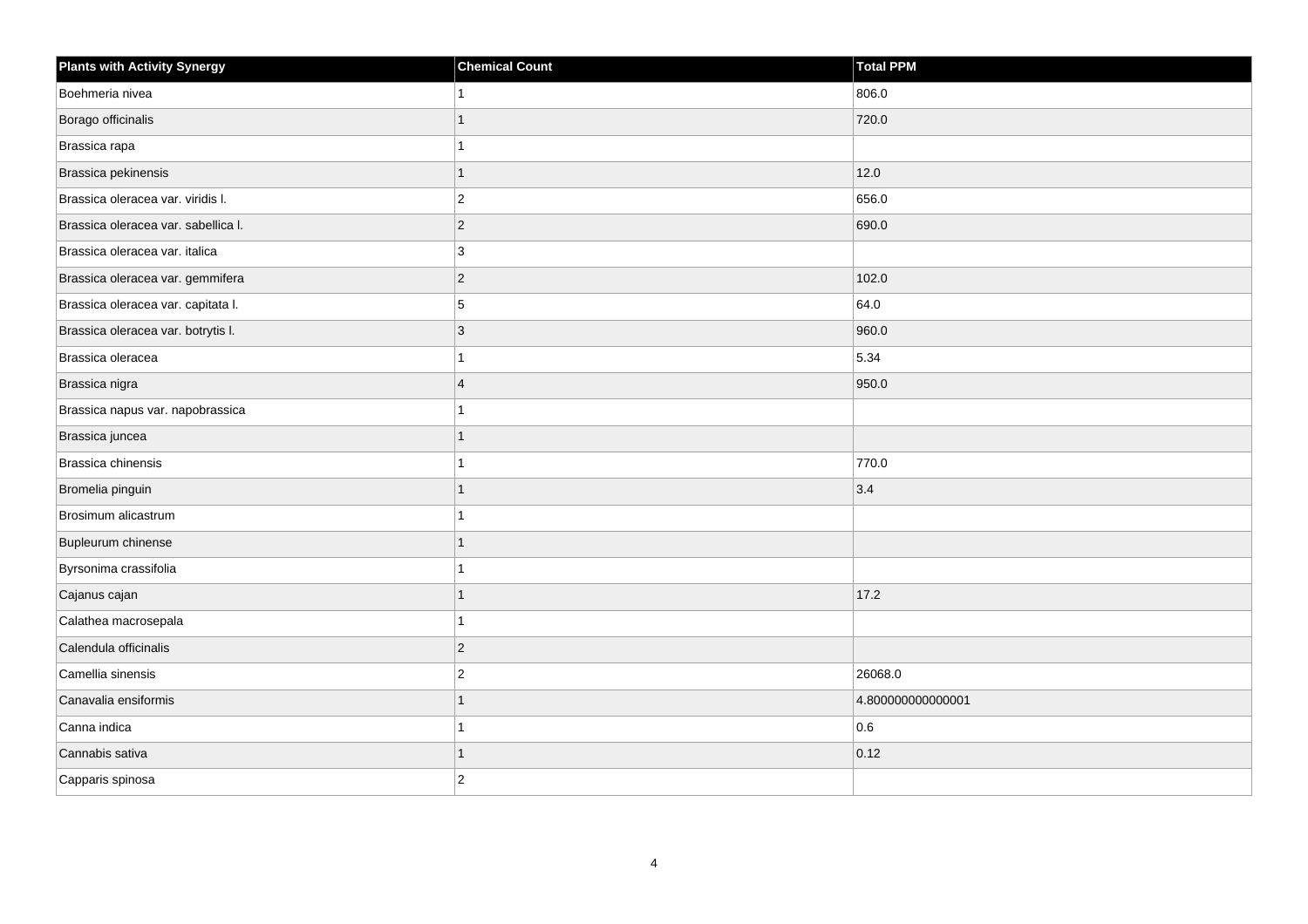| <b>Plants with Activity Synergy</b> | <b>Chemical Count</b> | Total PPM |
|-------------------------------------|-----------------------|-----------|
| Capsella bursa-pastoris             | 3                     | 44.0      |
| Capsicum frutescens                 | $\overline{c}$        | 76.0      |
| Capsicum annuum                     |                       | 557.0     |
| Carica pentagona                    |                       |           |
| Carica papaya                       |                       | 1028.0    |
| Carthamus tinctorius                |                       |           |
| Carum carvi                         |                       | 4.0       |
| Carya illinoensis                   |                       | 1.66      |
| Casimiroa edulis                    |                       |           |
| Catalpa ovata                       |                       |           |
| Catalpa bignonioides                |                       |           |
| Catha edulis                        |                       | 36.0      |
| Catharanthus roseus                 | $ 2\rangle$           |           |
| Caulophyllum thalictroides          |                       | 48.0      |
| Celosia cristata                    |                       |           |
| Centaurea cyanus                    | $ 2\rangle$           |           |
| Centaurium erythraea                | 3                     |           |
| Centella asiatica                   |                       | 984.0     |
| Ceratonia siliqua                   | $ 2\rangle$           |           |
| Chamaemelum nobile                  | $\overline{2}$        | 4.4       |
| Chenopodium quinoa                  |                       |           |
| Chenopodium ambrosioides            | $ 2\rangle$           | 330.0     |
| Chenopodium album                   | 3                     | 632.0     |
| Chimaphila umbellata                |                       |           |
| Chondrus crispus                    |                       | 110.0     |
| Chrysanthemum parthenium            |                       | 28.0      |
| Chrysanthemum coronarium            |                       | 3336.0    |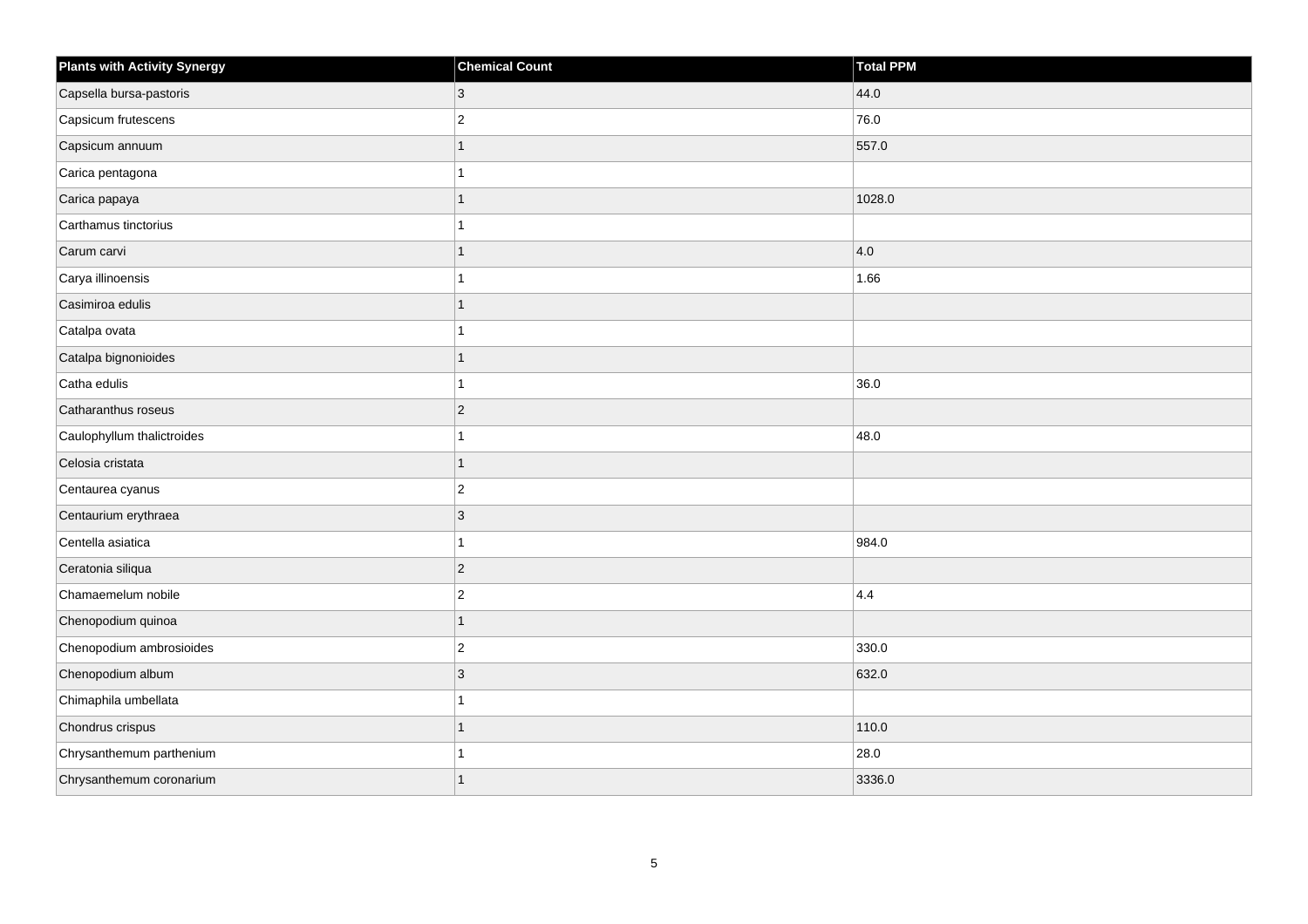| <b>Plants with Activity Synergy</b> | <b>Chemical Count</b>   | Total PPM |
|-------------------------------------|-------------------------|-----------|
| Chrysobalanus icaco                 |                         |           |
| Chrysophyllum cainito               |                         |           |
| Cicer arietinum                     |                         | 1.0       |
| Cichorium intybus                   | 5                       | 456.0     |
| Cichorium endivia                   |                         | 482.0     |
| Cimicifuga racemosa                 |                         | 26.4      |
| Cimicifuga dahurica                 |                         |           |
| Cinchona pubescens                  |                         |           |
| Cinnamomum verum                    | $\overline{2}$          | 4.0       |
| Cinnamomum sieboldii                | 1                       |           |
| Cinnamomum aromaticum               | 3                       | 4.0       |
| Citrullus lanatus                   | 1                       | 96.0      |
| Citrullus colocynthis               | $\overline{2}$          |           |
| Citrus sinensis                     | $\overline{2}$          | 105.0     |
| Citrus reticulata                   | $\overline{c}$          | 88.0      |
| Citrus paradisi                     | $\overline{2}$          | 79.0      |
| Citrus limon                        | $\overline{2}$          | 84.0      |
| Citrus aurantium                    | $\overline{2}$          | 54.0      |
| Citrus aurantiifolia                |                         | 4.0       |
| Cnicus benedictus                   | $\overline{\mathbf{A}}$ | 146.3     |
| Cnidoscolus chayamansa              |                         | 850.0     |
| Coccinia grandis                    | 1                       |           |
| Cocos nucifera                      |                         |           |
| Coffea arabica                      |                         | 50.0      |
| Coix lacryma-jobi                   | $\overline{c}$          |           |
| Cola acuminata                      |                         | 2.0       |
| Colocasia esculenta                 |                         | 597.6     |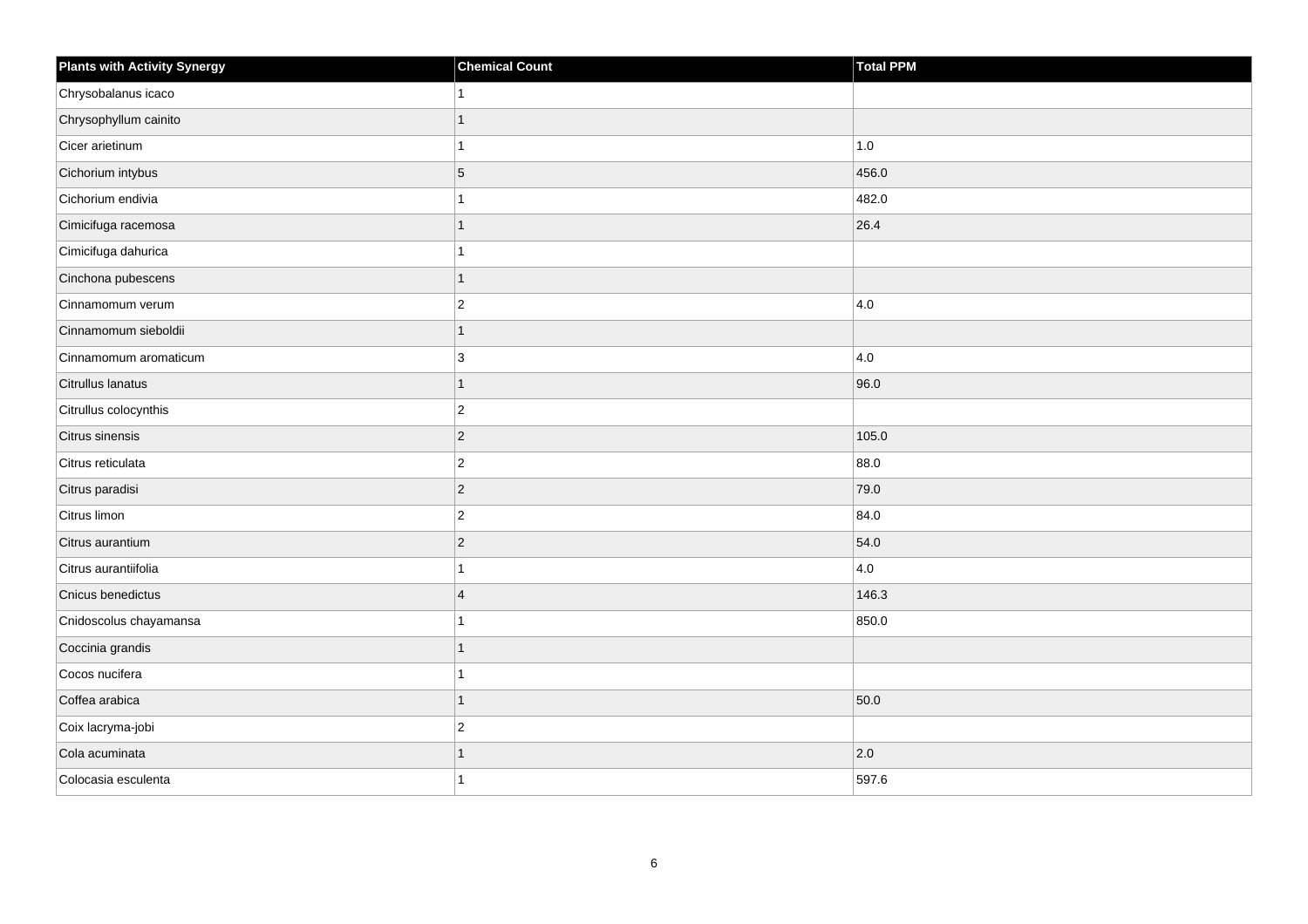| <b>Plants with Activity Synergy</b> | <b>Chemical Count</b> | Total PPM |
|-------------------------------------|-----------------------|-----------|
| Commiphora wightii                  | $\mathbf{1}$          |           |
| Convallaria majalis                 | 1                     |           |
| Coptis spp                          | $\overline{1}$        |           |
| Coptis japonica                     | 1                     |           |
| Coptis chinensis                    | $\mathbf{1}$          |           |
| Corchorus olitorius                 | 1                     | 990.0     |
| Coriandrum sativum                  | $ 3\rangle$           | 2334.0    |
| Cornus officinalis                  | 1                     |           |
| Corylus avellana                    | 1                     | 0.8       |
| Corylus americana                   | $\mathbf{1}$          |           |
| Crataegus rhipidophylla             | $ 2\rangle$           |           |
| Crataegus monogyna                  | $ 2\rangle$           |           |
| Crataegus laevigata                 | $ 3\rangle$           | 10.4      |
| Crescentia alata                    | 1                     | 0.4       |
| Crocus sativus                      | $ 2\rangle$           |           |
| Croton lechleri                     | $\mathbf{1}$          |           |
| Cucumis sativus                     | $ 2\rangle$           | 16.0      |
| Cucumis melo                        | $\overline{2}$        | 402.0     |
| Cucurbita spp                       | $\overline{1}$        | 3.8       |
| Cucurbita pepo                      | $ 2\rangle$           | 713.0     |
| Cuminum cyminum                     | $\overline{1}$        | 16.0      |
| Curcuma longa                       | $\overline{4}$        | 13294.0   |
| Cyamopsis tetragonoloba             | $ 2\rangle$           |           |
| Cycas revoluta                      | $\mathbf{1}$          |           |
| Cyclanthera pedata                  | 1                     | 164.0     |
| Cydonia oblonga                     | $ 2\rangle$           | 32.0      |
| Cynara cardunculus                  | $\overline{2}$        | 40.0      |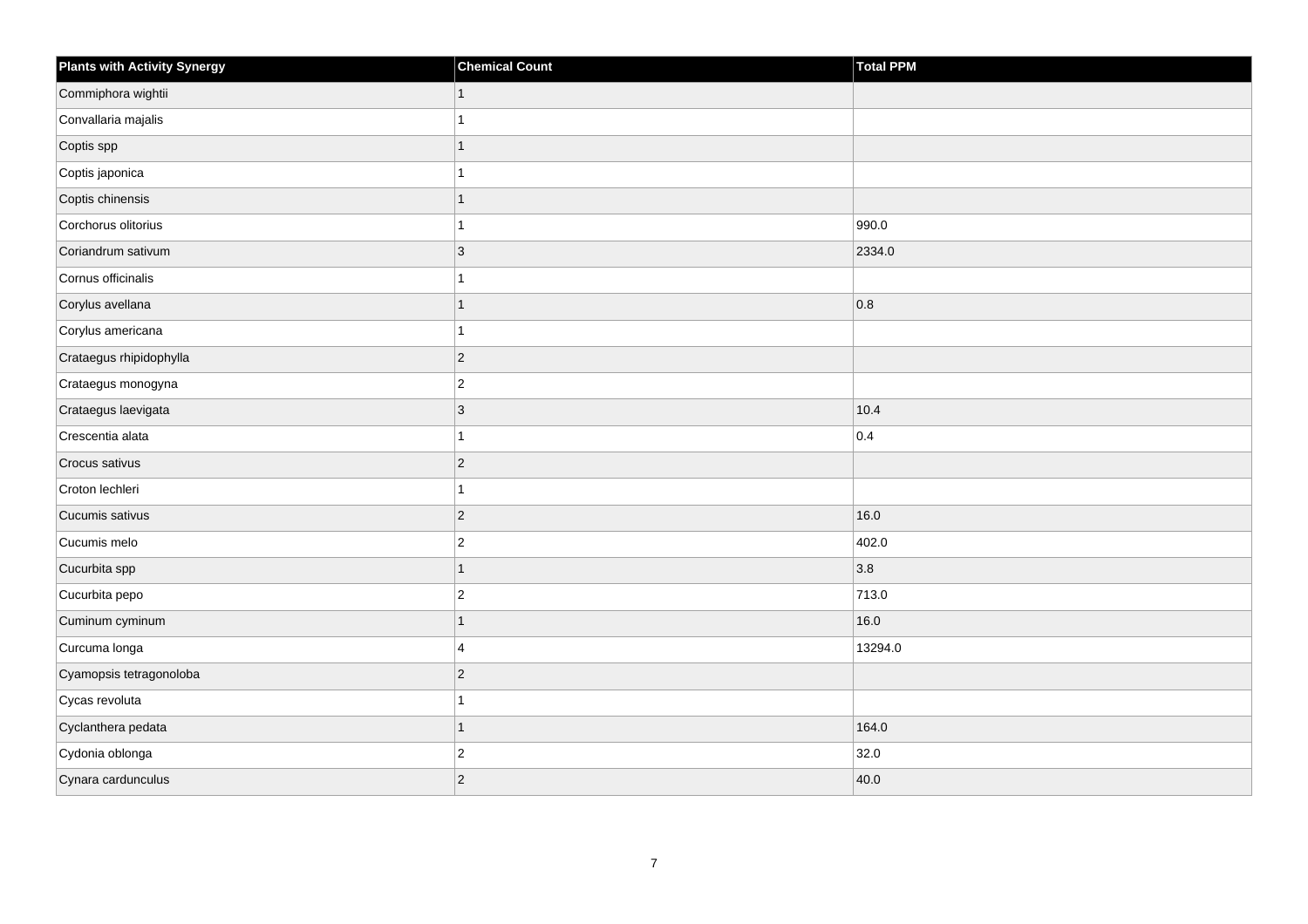| <b>Plants with Activity Synergy</b> | <b>Chemical Count</b> | Total PPM |
|-------------------------------------|-----------------------|-----------|
| Cyperus rotundus                    |                       |           |
| Cyphomandra betacea                 |                       | 64.0      |
| Cyrtosperma chamissonis             |                       | 0.4       |
| Daemonorops draco                   | 1                     |           |
| Datura stramonium                   |                       |           |
| Daucus carota                       | 3                     | 1346.0    |
| Digitalis purpurea                  |                       |           |
| Dionaea muscipula                   | 1                     |           |
| Dioscorea villosa                   |                       |           |
| Dioscorea sp.                       | 1                     | 38.0      |
| Dioscorea pentaphylla               |                       |           |
| Dioscorea alata                     | $\overline{2}$        | 0.4       |
| Diospyros digyna                    | 1                     |           |
| Dipteryx odorata                    | $\overline{2}$        | 70000.0   |
| Dryopteris filix-mas                |                       |           |
| Durio zibethinus                    | 1                     |           |
| Echinacea spp                       | 5                     | 105604.4  |
| Echinacea purpurea                  | $\overline{4}$        |           |
| Echinacea pallida                   | $\overline{2}$        |           |
| Echinacea angustifolia              | $\overline{2}$        |           |
| Elaeagnus umbellatus                |                       |           |
| Elaeagnus pungens                   | $\overline{1}$        |           |
| Elaeagnus commutata                 |                       |           |
| Elaeagnus angustifolia              | $\overline{2}$        |           |
| Elaeis guineensis                   | 1                     |           |
| Eleocharis dulcis                   |                       |           |
| Eleutherococcus senticosus          | $\Delta$              |           |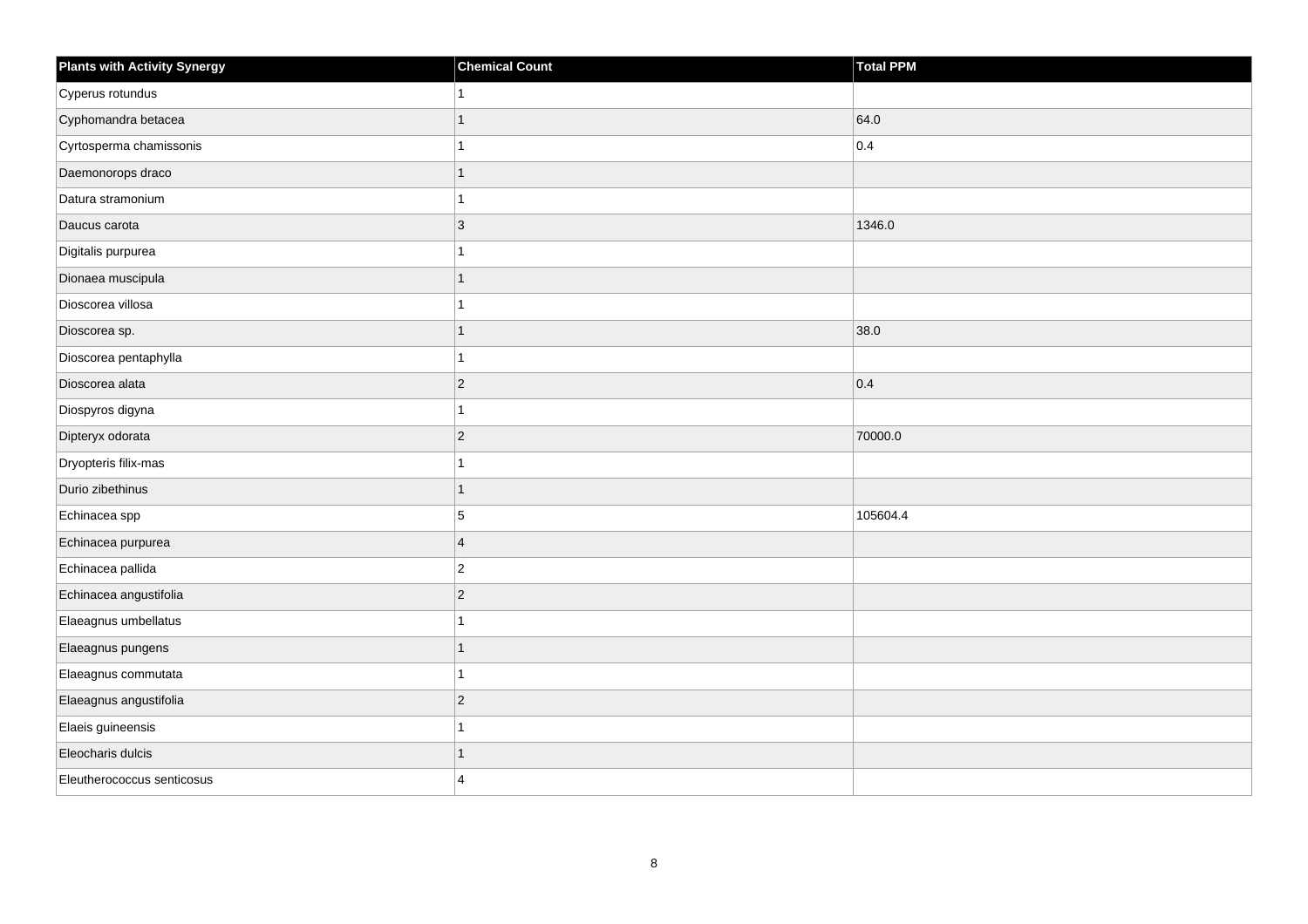| <b>Plants with Activity Synergy</b> | <b>Chemical Count</b> | Total PPM |
|-------------------------------------|-----------------------|-----------|
| Ephedra sinica                      | 1                     | 74.3      |
| Equisetum hyemale                   |                       |           |
| Equisetum arvense                   | $\overline{3}$        | 99.0      |
| Eriobotrya japonica                 | $\overline{2}$        | 136.0     |
| Eriodictyon californicum            |                       |           |
| Erythrina fusca                     |                       | 250.0     |
| Erythrina berteroana                | 1                     | 28.0      |
| Erythroxylum coca                   |                       | 14.0      |
| Eucalyptus grandis                  | 1                     |           |
| Eucalyptus globulus                 | 4                     |           |
| Eucalyptus citriodora               |                       |           |
| Eucommia ulmoides                   |                       |           |
| Eugenia uniflora                    | 1                     |           |
| Eugenia floribunda                  |                       |           |
| Eugenia brasiliensis                |                       |           |
| Eupatorium triplinerve              |                       |           |
| Eupatorium perfoliatum              | $\overline{2}$        |           |
| Euphorbia lathyris                  |                       |           |
| Euphorbia hirta                     | 1                     |           |
| Euphrasia officinalis               | $\overline{2}$        | 146.2     |
| Fagopyrum esculentum                | $\overline{2}$        |           |
| Fallopia japonica                   | $\overline{2}$        |           |
| Ferula assa-foetida                 |                       |           |
| Ferula alliacea                     |                       |           |
| Ficus carica                        | 3                     | 32.0      |
| Filipendula ulmaria                 |                       |           |
| Foeniculum vulgare                  | $\overline{3}$        | 484.0     |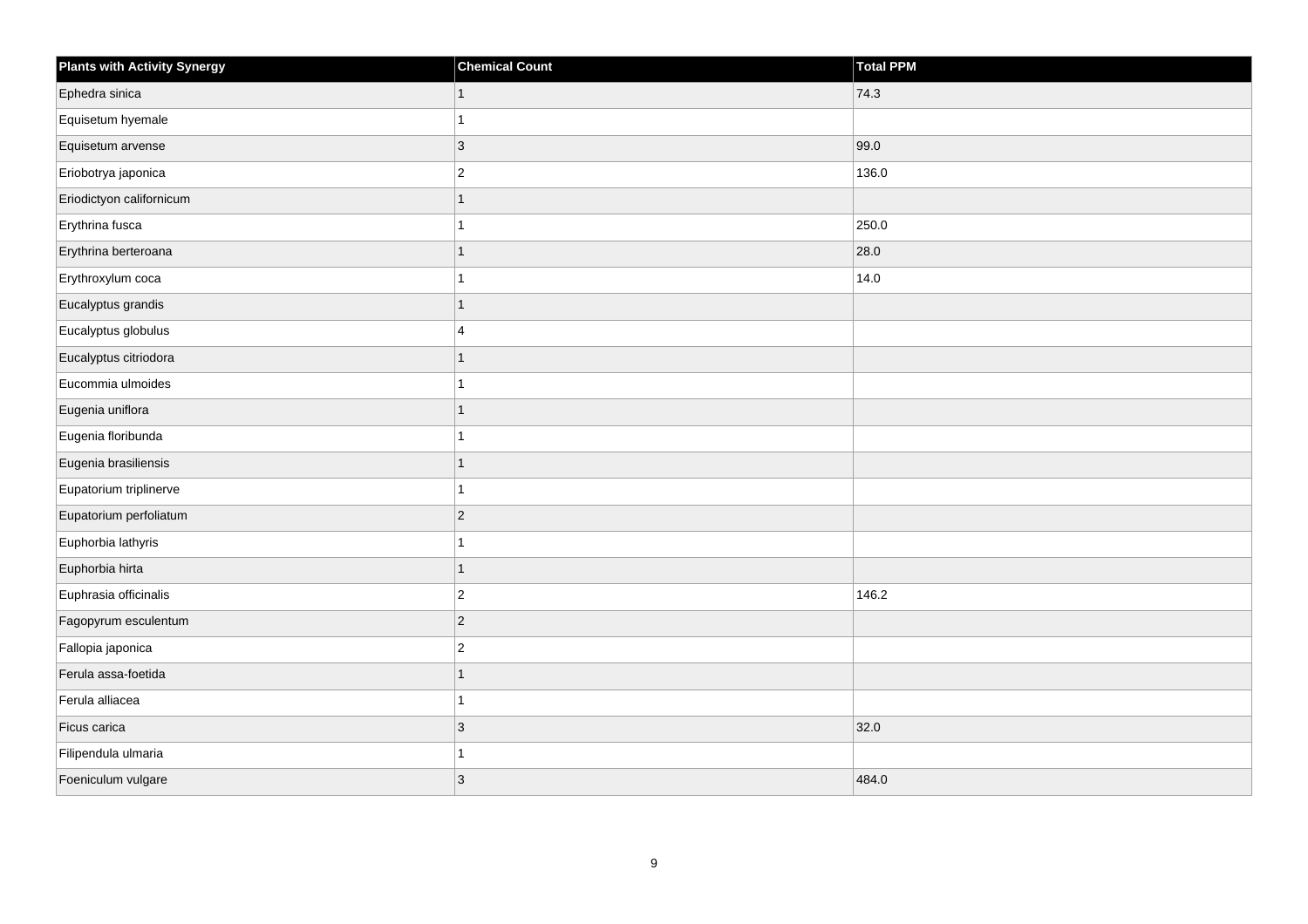| <b>Plants with Activity Synergy</b> | <b>Chemical Count</b> | <b>Total PPM</b> |
|-------------------------------------|-----------------------|------------------|
| Forsythia suspensa                  |                       |                  |
| Fragaria spp                        | $\overline{2}$        | 14.0             |
| Frangula purshiana                  |                       | 91.0             |
| Frangula alnus                      | 1                     |                  |
| Fucus vesiculosus                   |                       | 79.6             |
| Galium odoratum                     |                       | 26000.0          |
| Garcinia mangostana                 |                       |                  |
| Gaultheria procumbens               |                       |                  |
| Gentiana lutea                      | $\overline{c}$        |                  |
| Geranium thunbergii                 | $\overline{2}$        |                  |
| Ginkgo biloba                       | 3                     | 8.0              |
| Glechoma hederacea                  | $\overline{c}$        | 720.0            |
| Gleditsia triacanthos               |                       |                  |
| Gliricidia sepium                   | 1                     | 10.0             |
| Glycine max                         | 5                     | 74.0             |
| Glycyrrhiza glabra                  | $\overline{2}$        | 10.0             |
| Gymnema sylvestre                   |                       |                  |
| Hamelia patens                      | $\overline{c}$        |                  |
| Harpagophytum procumbens            | $\overline{2}$        |                  |
| Hedera helix                        |                       |                  |
| Helianthus tuberosus                |                       | 12.0             |
| Helianthus annuus                   | 3                     | 6.6              |
| Hibiscus sabdariffa                 | $\overline{2}$        | 1140.0           |
| Hibiscus rosa-sinensis              | 1                     |                  |
| Hierochloe odorata                  | $\overline{2}$        |                  |
| Hippophae rhamnoides                |                       |                  |
| Hordeum vulgare                     | 5                     | 1946.0           |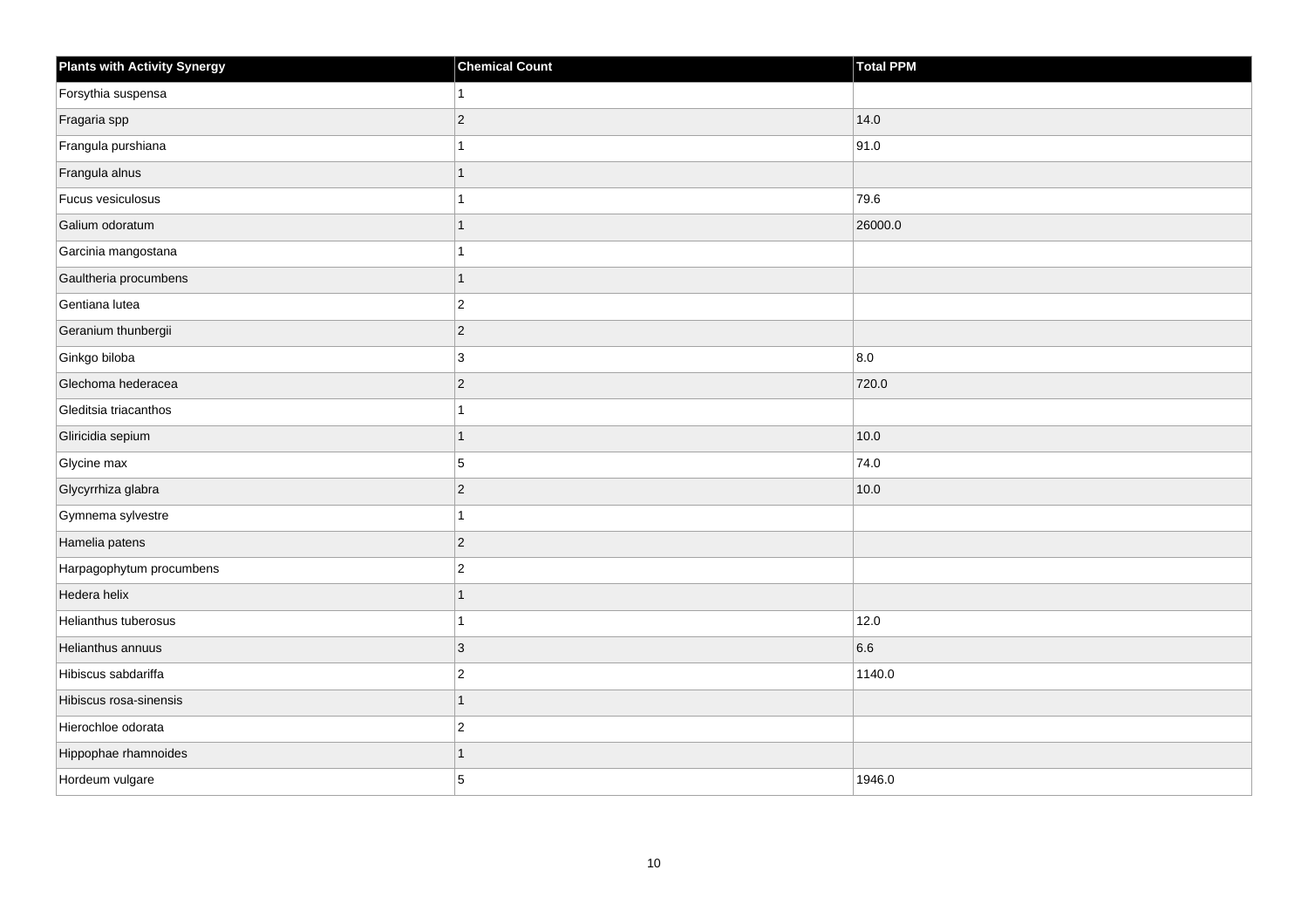| Plants with Activity Synergy | <b>Chemical Count</b> | Total PPM |
|------------------------------|-----------------------|-----------|
| Humulus lupulus              | $\vert 4 \vert$       | 4.8       |
| Huperzia spp                 |                       |           |
| Hura crepitans               |                       |           |
| Hydrangea arborescens        |                       |           |
| Hydrastis canadensis         |                       | 5.9       |
| Hylocereus undatus           |                       |           |
| Hylocereus guatemalensis     |                       |           |
| Hyoscyamus niger             |                       |           |
| Hypericum perforatum         | $ 3\rangle$           |           |
| Hyssopus officinalis         | $ 2\rangle$           |           |
| Inga feuillei                |                       |           |
| Inga edulis                  |                       |           |
| Inula helenium               |                       |           |
| Ipomoea batatas              |                       | 1642.0    |
| Ipomoea aquatica             |                       | 1000.0    |
| Iris x germanica             |                       |           |
| Isatis tinctoria             |                       |           |
| Juglans regia                | $\mathbf{3}$          | 2.0       |
| Juglans nigra                | 4                     | 5.2       |
| Juniperus communis           | $\overline{4}$        | 24.2      |
| Justicia pectoralis          | $ 2\rangle$           | 356.0     |
| Kalanchoe pinnata            |                       |           |
| Krameria triandra            |                       |           |
| Lablab purpureus             |                       | 10.88     |
| Lactuca sativa               | $ 2\rangle$           | 380.0     |
| Lagenaria siceraria          |                       |           |
| Larrea tridentata            |                       | 276.0     |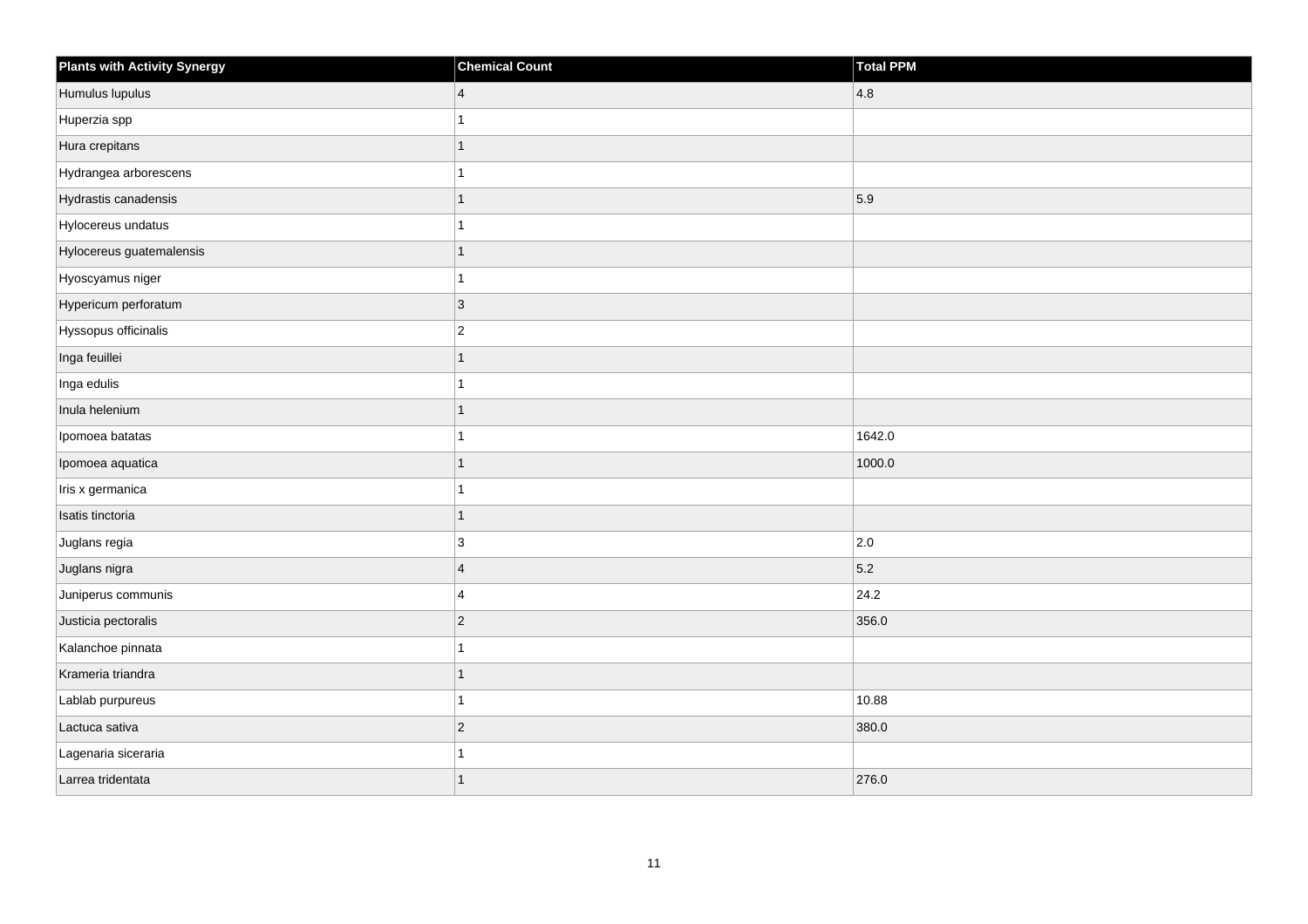| <b>Plants with Activity Synergy</b> | <b>Chemical Count</b> | <b>Total PPM</b> |
|-------------------------------------|-----------------------|------------------|
| Laurus nobilis                      |                       |                  |
| Lavandula x intermedia              |                       |                  |
| Lavandula latifolia                 | $\overline{c}$        | 9844.0           |
| Lavandula angustifolia              | 1                     | 3000.0           |
| Lens culinaris                      | $\overline{2}$        | 34.0             |
| Leonurus cardiaca                   |                       |                  |
| Lepidium sativum                    |                       | 1052.0           |
| Lepidium meyenii                    |                       |                  |
| Levisticum officinale               | $\overline{2}$        |                  |
| Licania platypus                    | 1                     |                  |
| Ligustrum lucidum                   |                       |                  |
| Ligustrum japonicum                 | $ 2\rangle$           |                  |
| Linum usitatissimum                 | $\overline{2}$        | 0.642            |
| Liquidambar styraciflua             |                       |                  |
| Liquidambar orientalis              |                       |                  |
| Lobelia inflata                     | 1                     | 107.5            |
| Luffa aegyptiaca                    | $\overline{2}$        | 1934.0           |
| Lupinus mutabilis                   |                       | 5.0              |
| Lycium chinense                     |                       | 856.0            |
| Lycium barbarum                     | 1                     |                  |
| Lycopersicon esculentum             | $\overline{2}$        | 226.0            |
| Lycopodium selago                   | $\overline{2}$        |                  |
| Lycopodium clavatum                 |                       |                  |
| Lycopus europeus                    | $\overline{2}$        | 2400.0           |
| Macadamia spp                       |                       |                  |
| Malpighia glabra                    |                       | 138.0            |
| Malus domestica                     | $\boldsymbol{\Delta}$ | 342.0            |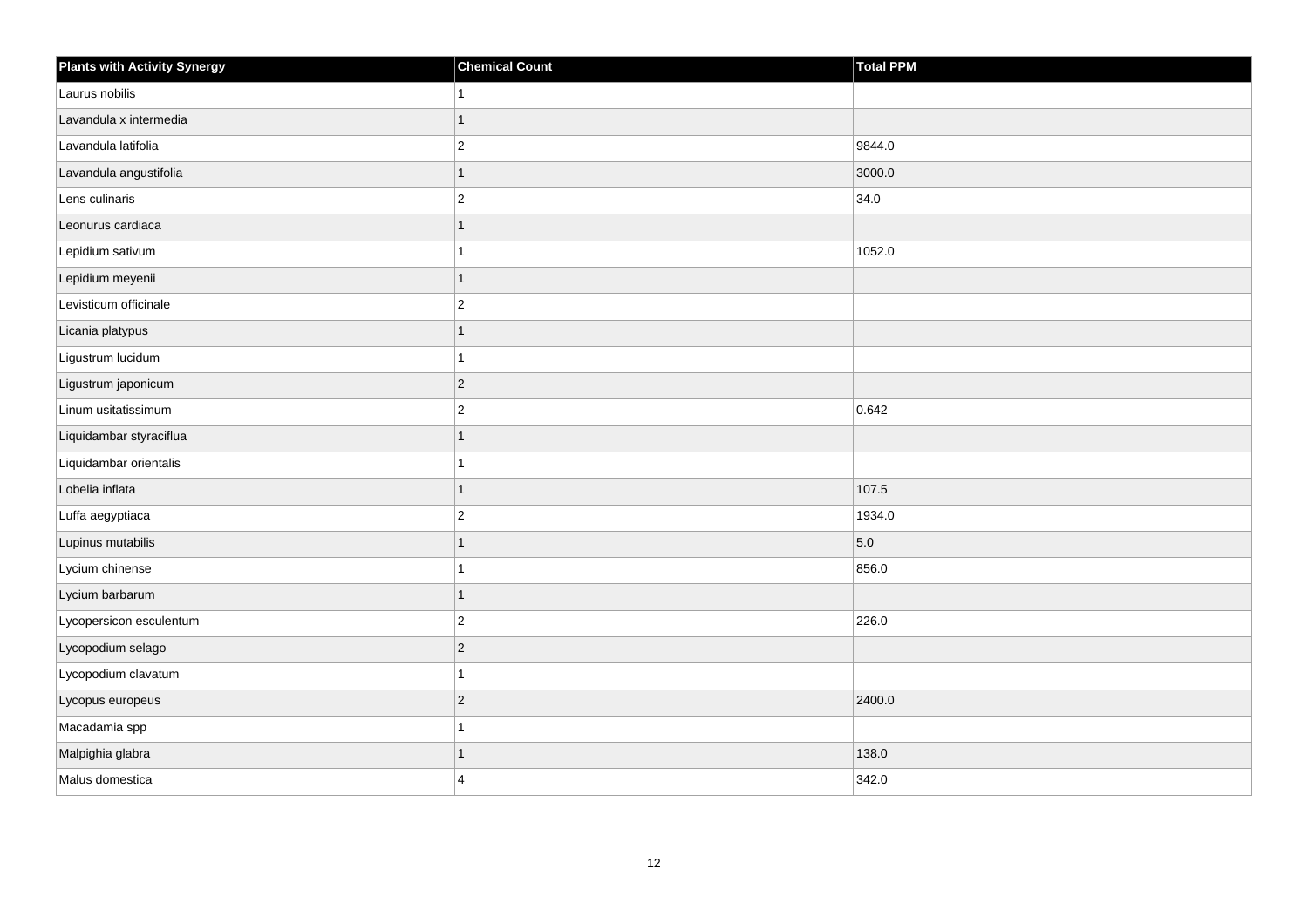| <b>Plants with Activity Synergy</b> | <b>Chemical Count</b> | <b>Total PPM</b> |
|-------------------------------------|-----------------------|------------------|
| Malva sylvestris                    | $\mathbf{1}$          | 780.0            |
| Mammea americana                    | 1                     |                  |
| Mangifera indica                    | $\mathbf{1}$          | 280.0            |
| Manihot esculenta                   | 1                     | 300.0            |
| Manilkara zapota                    | 1                     |                  |
| Maranta arundinacea                 | $ 2\rangle$           |                  |
| Matricaria recutita                 | 1                     |                  |
| Medicago sativa                     | $ 2\rangle$           | 788.0            |
| Melaleuca leucadendra               | $\mathbf{1}$          |                  |
| Melia azedarach                     | $\mathbf{1}$          |                  |
| Melicoccus bijugatas                | 1                     |                  |
| Melilotus officinalis               | $\overline{4}$        | 4000.0           |
| Melissa officinalis                 | $ 2\rangle$           |                  |
| Mentha x rotundifolia               | $ 2\rangle$           |                  |
| Mentha x piperita                   | $ 2\rangle$           | 475.4            |
| Mentha spicata                      | $ 2\rangle$           | 185.0            |
| Menyanthes trifoliata               | 3                     |                  |
| Mimosa pudica                       | 1                     | 1860.0           |
| Mimulus glabratus                   | $\overline{1}$        | 652.0            |
| Mitragyna speciosa                  | 1                     |                  |
| Momordica charantia                 | 1                     | 696.0            |
| Morinda citrifolia                  | 1                     | 1739.0           |
| Moringa oleifera                    | 1                     |                  |
| Morus alba                          | 1                     | 16.0             |
| Muntingia calabura                  | $\mathbf{1}$          |                  |
| Murraya sp                          | 1                     | 42.0             |
| Murraya koenigii                    | 1                     |                  |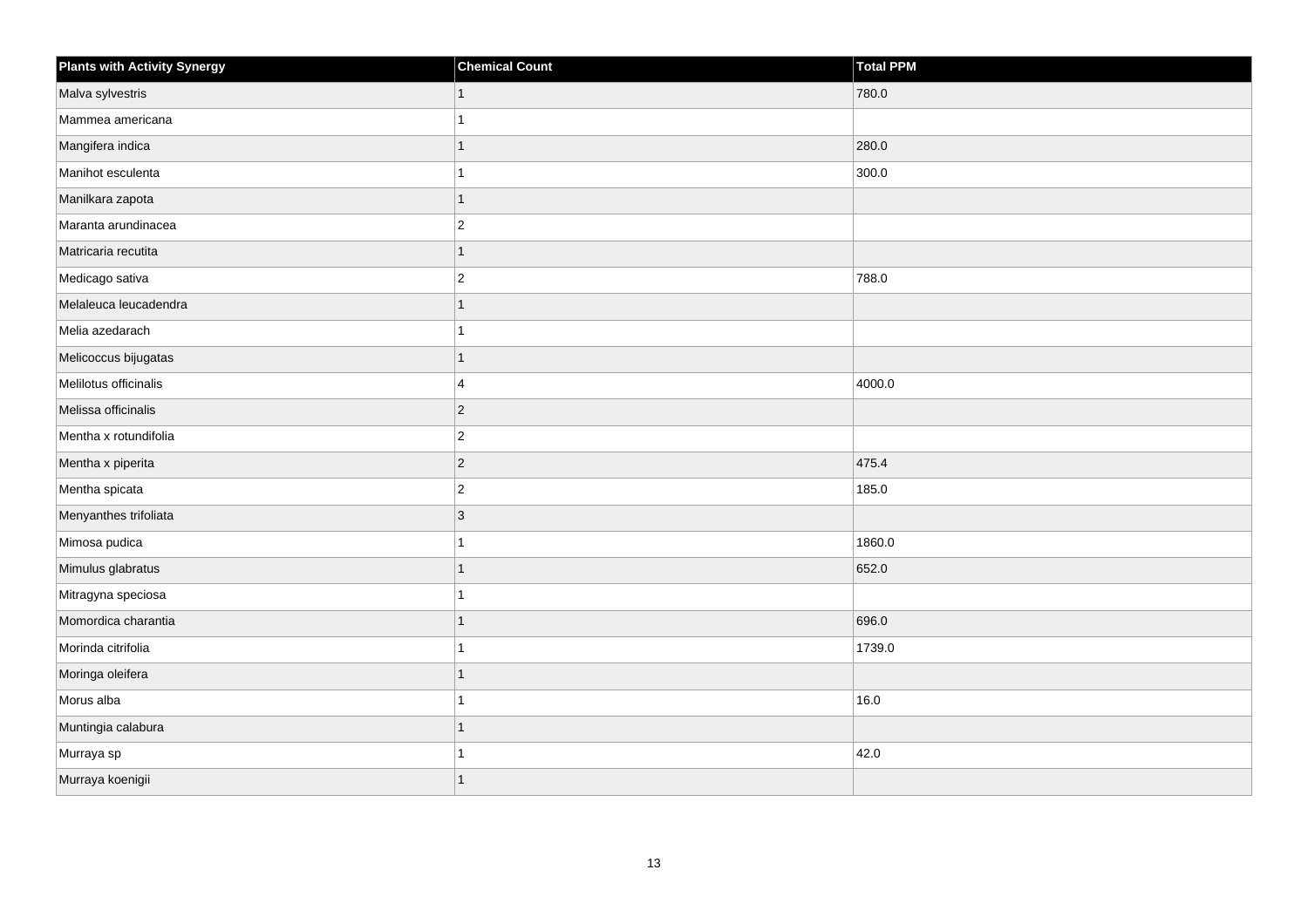| <b>Plants with Activity Synergy</b> | <b>Chemical Count</b> | <b>Total PPM</b>   |
|-------------------------------------|-----------------------|--------------------|
| Musa x paradisiaca                  | 1                     | 56.300000000000004 |
| Myrciaria dubia                     | 1                     |                    |
| Myrciaria cauliflora                | 1                     |                    |
| Myrica cerifera                     | $\overline{1}$        |                    |
| Myristica fragrans                  | 1                     |                    |
| Myroxylon balsamum                  | 3                     | 8000.0             |
| Nasturtium officinale               | 1                     | 1120.0             |
| Nelumbo nucifera                    | $\overline{1}$        | 0.36               |
| Nepeta cataria                      | $\mathbf{1}$          |                    |
| Nerium oleander                     | $\overline{1}$        |                    |
| Nicotiana tabacum                   | $ 2\rangle$           |                    |
| Ocimum tenuiflorum                  | $ 2\rangle$           |                    |
| Ocimum suave                        | $\mathbf{1}$          |                    |
| Ocimum sanctum                      | $\mathbf{1}$          |                    |
| Ocimum basilicum                    | $ 2\rangle$           | 3266.0             |
| Oenothera biennis                   | $ 2\rangle$           |                    |
| Olea europaea                       | 3                     | 16.6               |
| Ononis spinosa                      | $ 2\rangle$           |                    |
| Opopanax chironium                  | $\overline{1}$        |                    |
| Opuntia ficus-indica                | $\mathbf{1}$          | 0.78               |
| Origanum vulgare                    | 3                     | 354.0              |
| Origanum majorana                   | $ 2\rangle$           | 9504.0             |
| Oryza sativa                        | $\vert$ 2             |                    |
| Oxalis tuberosa                     | $\overline{1}$        | 0.4                |
| Pachira macrocarpa                  | $\mathbf{1}$          | 26.0               |
| Pachyrhizus erosus                  | 1                     |                    |
| Panax quinquefolius                 | 3                     |                    |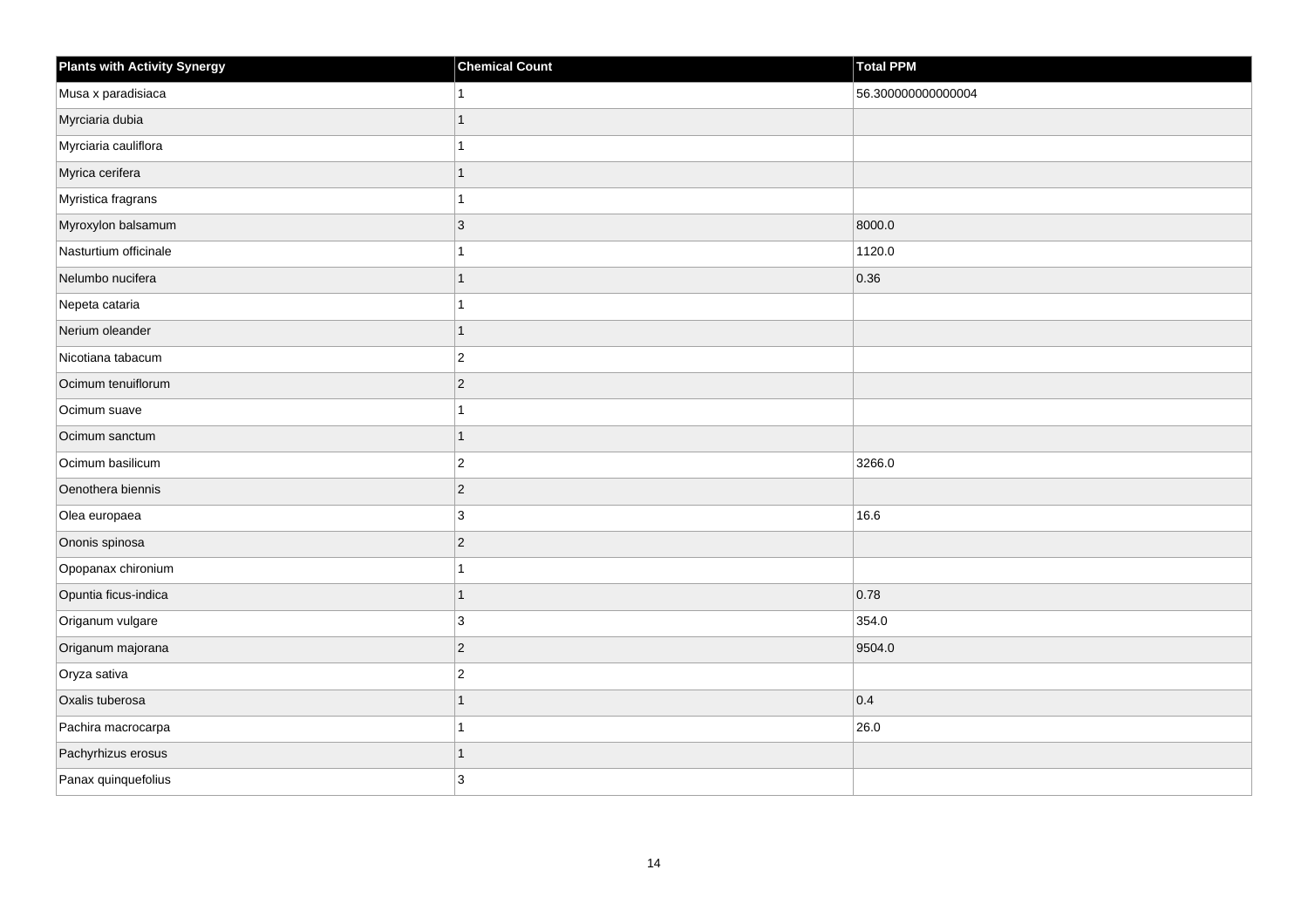| <b>Plants with Activity Synergy</b> | <b>Chemical Count</b> | Total PPM         |
|-------------------------------------|-----------------------|-------------------|
| Panax notoginseng                   | 1                     | 174000.0          |
| Panax japonicus                     |                       |                   |
| Panax ginseng                       | $\overline{4}$        |                   |
| Papaver somniferum                  | $\overline{2}$        |                   |
| Parthenium integrifolium            | 1                     |                   |
| Passiflora quadrangularis           |                       | 2.0               |
| Passiflora mollissima               | 1                     |                   |
| Passiflora ligularis                |                       |                   |
| Passiflora incarnata                |                       |                   |
| Passiflora foetida                  |                       |                   |
| Passiflora edulis                   | 1                     |                   |
| Pastinaca sativa                    |                       | 2.0               |
| Peperomia pereskiifolia             | 1                     |                   |
| Peperomia pelucida                  |                       |                   |
| Pereskia aculeata                   |                       |                   |
| Perideridia gairdneri               | 1                     | 10.0              |
| Perilla frutescens                  | $\overline{2}$        | 758.0             |
| Persea schiedeana                   |                       |                   |
| Persea americana                    | $\overline{1}$        | 54.0              |
| Petasites japonicus                 |                       | 1.0               |
| Petasites hybridus                  |                       |                   |
| Petiveria alliacea                  | 1                     |                   |
| Petroselinum crispum                | $\overline{a}$        | 421.0             |
| Peumus boldus                       |                       | 5125.0            |
| Phaseolus vulgaris                  | $\overline{c}$        | 642.6             |
| Phaseolus lunatus                   |                       | 21.20000000000003 |
| Phaseolus coccineus                 | 1                     | 0.5               |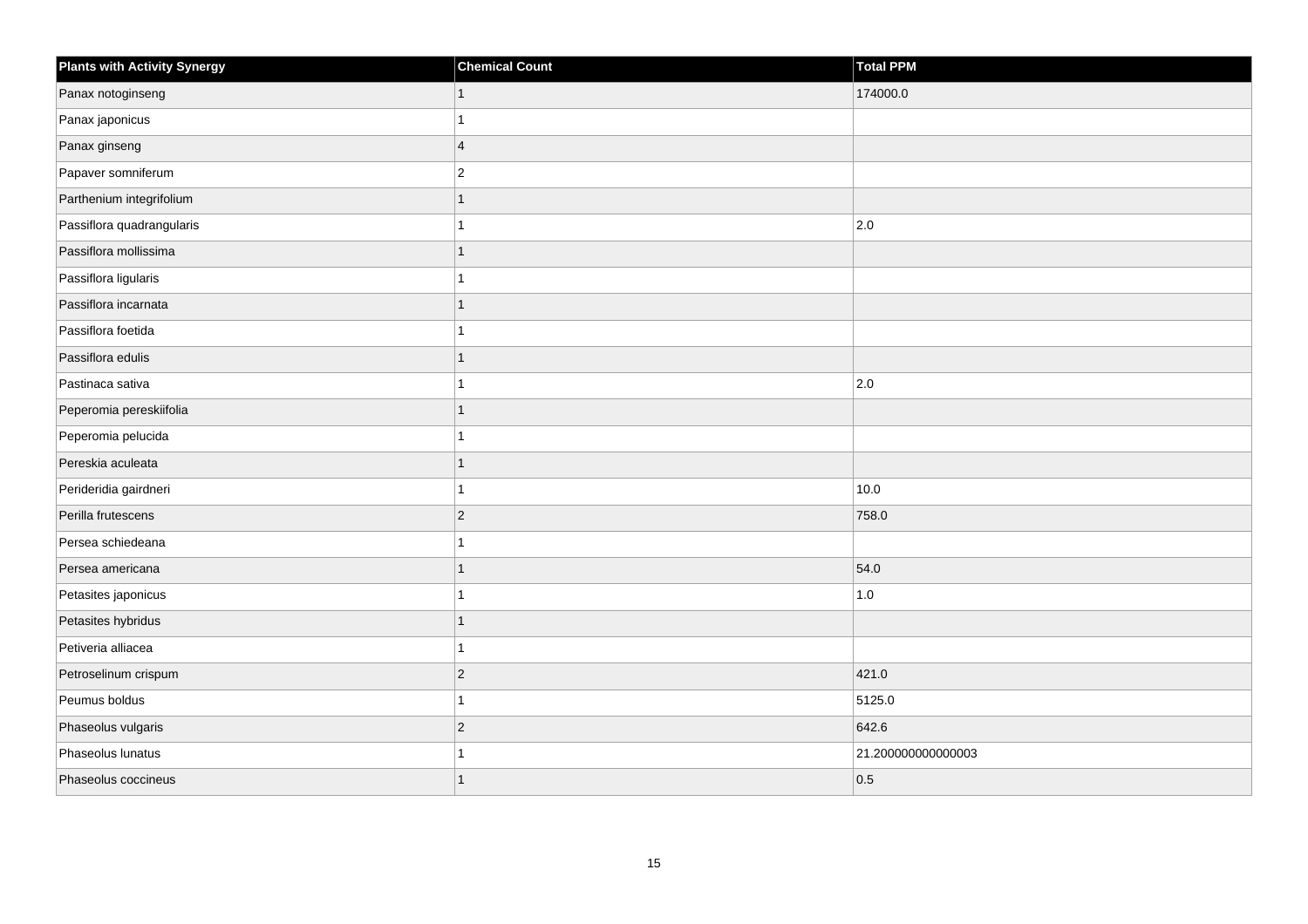| <b>Plants with Activity Synergy</b> | <b>Chemical Count</b> | Total PPM |
|-------------------------------------|-----------------------|-----------|
| Phoenix dactylifera                 | $\overline{2}$        | 7.2       |
| Phoradendron juniperinum            |                       |           |
| Phragmites australis                |                       |           |
| Phyllanthus emblica                 |                       | 8.0       |
| Phyllanthus acidus                  |                       | 16.0      |
| Physalis peruviana                  | 1                     | 168.0     |
| Physalis ixocarpa                   |                       | 12.0      |
| Phytolacca americana                | $\overline{2}$        | 1242.0    |
| Picrorhiza kurrooa                  |                       |           |
| Pimenta dioica                      | $\overline{1}$        | 240.0     |
| Pinus sylvestris                    | 4                     |           |
| Pinus mugo                          |                       |           |
| Pinus cembroides                    | 1                     |           |
| Piper nigrum                        | $\overline{2}$        | 0.256     |
| Piper betel                         |                       | 350.0     |
| Piper auritum                       | 1                     | 386.0     |
| Pistacia vera                       |                       | 2.92      |
| Pistacia lentiscus                  |                       |           |
| Pisum sativum                       | $\overline{c}$        | 53.0      |
| Plantago psyllium                   | 1                     | 96.0      |
| Plantago major                      | 3                     |           |
| Platycodon grandiflorum             | 1                     |           |
| Plectranthus amboinicus             | $\overline{2}$        |           |
| Polygala senega                     |                       |           |
| Polygonum multiflorum               |                       | 4.8       |
| Polygonum hydropiperoides           |                       |           |
| Polymnia edulis                     |                       | 20.0      |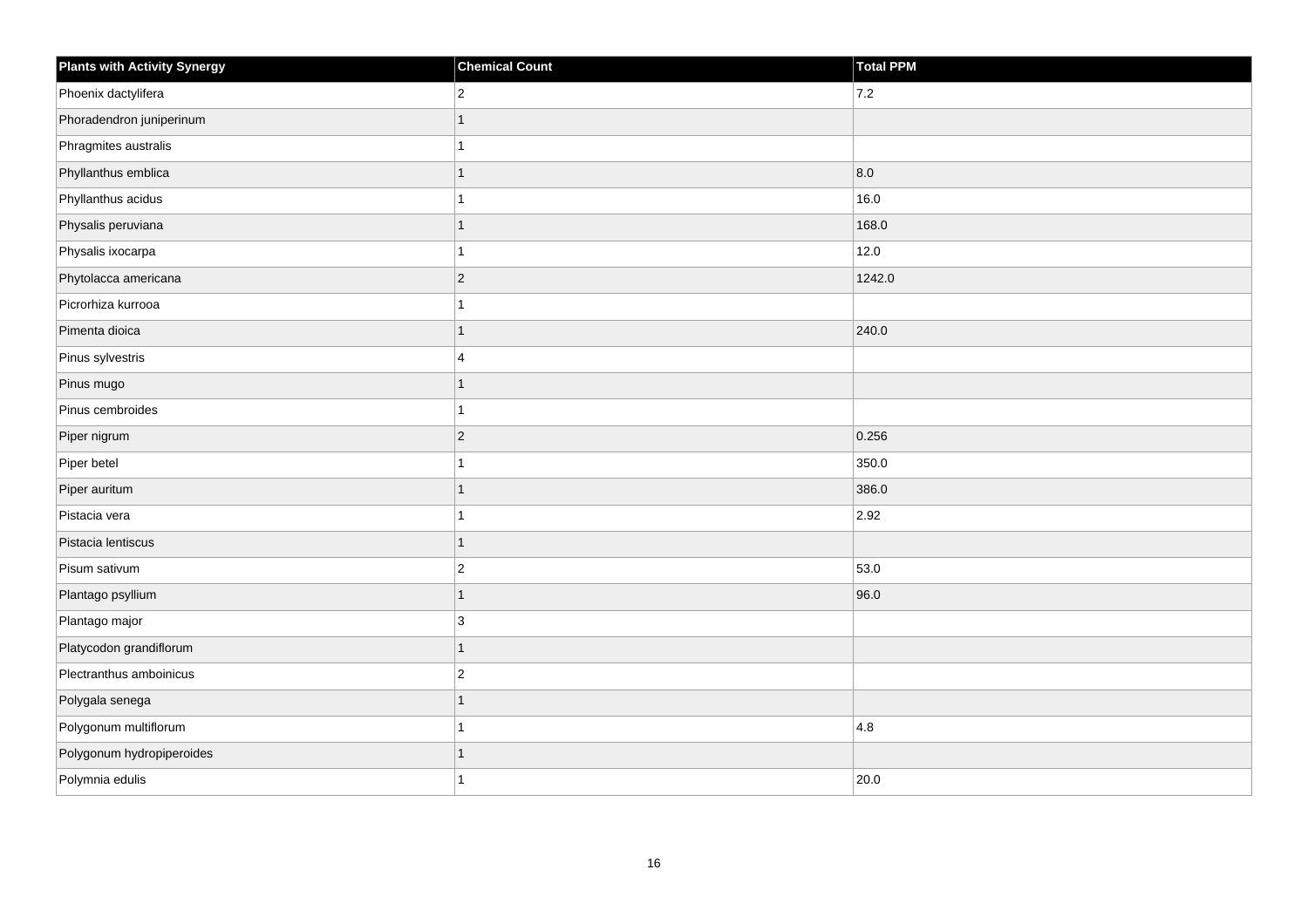| <b>Plants with Activity Synergy</b> | <b>Chemical Count</b> | Total PPM |
|-------------------------------------|-----------------------|-----------|
| Portulaca oleracea                  | $\overline{2}$        | 9300.0    |
| Pourouma cecropiaefolia             |                       |           |
| Pouteria viridis                    |                       |           |
| Pouteria campechiana                |                       |           |
| Pouteria caimito                    | 1                     |           |
| Prosopis glandulosa                 |                       |           |
| Prunella vulgaris                   | 1                     |           |
| Prunus spinosa                      |                       |           |
| Prunus salicifolia                  | 1                     |           |
| Prunus persica                      | $\overline{c}$        | 60.0      |
| Prunus dulcis                       | $\overline{2}$        | 0.1       |
| Prunus domestica                    | $\overline{c}$        | 86.0      |
| Prunus cerasus                      | $\overline{4}$        | 12.0      |
| Prunus armeniaca                    |                       | 378.0     |
| Prunus africana                     | 1                     |           |
| Psidium guajava                     | $\overline{c}$        | 92.0      |
| Psidium cattleianum                 |                       | 18.0      |
| Psophocarpus tetragonolobus         |                       | 20.0      |
| Psoralea esculenta                  | 1                     | 2.0       |
| Psoralea corylifolia                |                       |           |
| Pteridium aquilinum                 | 5                     | 2.0       |
| Pterocarpus marsupium               |                       |           |
| Ptychopetalum olacoides             | 1                     |           |
| Punica granatum                     | 3                     |           |
| Pyrus communis                      | $\overline{1}$        | 3.4       |
| Quararibea cordata                  |                       |           |
| Quercus alba                        |                       |           |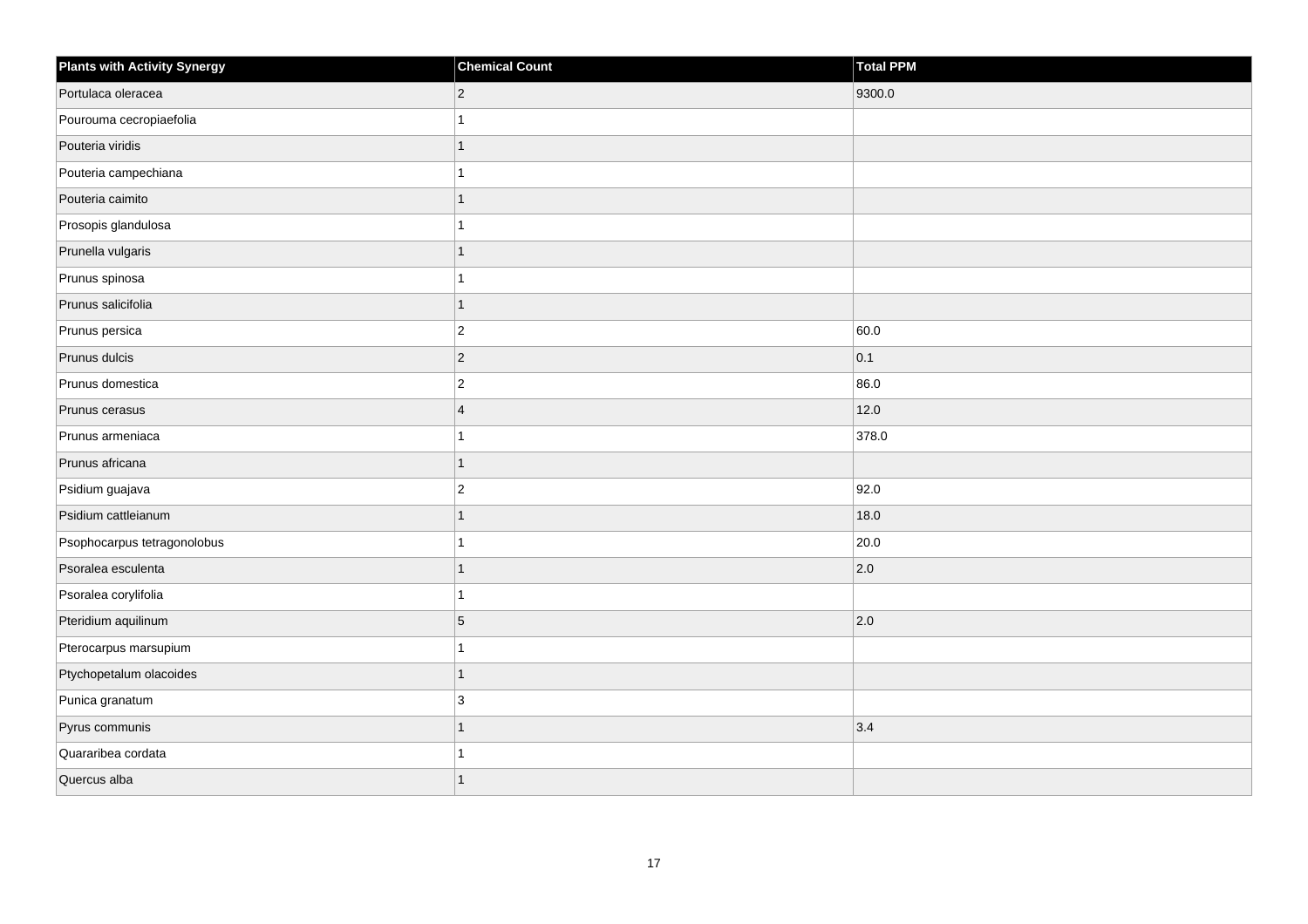| <b>Plants with Activity Synergy</b> | <b>Chemical Count</b>   | Total PPM |
|-------------------------------------|-------------------------|-----------|
| Quisqualis indica                   | 1                       |           |
| Raphanus sativus                    | 3                       | 514.4     |
| Rheum rhabarbarum                   | $\overline{4}$          | 50.0      |
| Rheum palmatum                      | 1                       |           |
| Rheum officinale                    | $\overline{c}$          |           |
| Rhododendron ponticum               |                         |           |
| Rhodymenia palmata                  |                         |           |
| Rhynchosia minima                   | 1                       |           |
| Ribes uva-crispa                    | 3                       | 28.0      |
| Ribes rubrum                        | 1                       | 8.0       |
| Ribes nigrum                        | $\overline{\mathbf{4}}$ | 27616.0   |
| Ricinus communis                    |                         |           |
| Rosa woodsii                        | 1                       |           |
| Rosa rubiginosa                     |                         |           |
| Rosa gallica                        |                         | 34.0      |
| Rosa canina                         | $\vert 4$               | 104.0     |
| Rosmarinus officinalis              | $\overline{c}$          | 21042.0   |
| Rubus spectabilis                   |                         |           |
| Rubus parviflorus                   | $\overline{1}$          |           |
| Rubus idaeus                        | $\overline{4}$          | 235.3     |
| Rubus fruticosus                    | 1                       |           |
| Rumex crispus                       | $ 2\rangle$             | 730.0     |
| Rumex acetosa                       |                         | 2200.0    |
| Ruscus aculeatus                    | 1                       | 13.15     |
| Salix alba                          | 3                       |           |
| Salvia triloba                      |                         | 10400.0   |
| Salvia sp.                          |                         |           |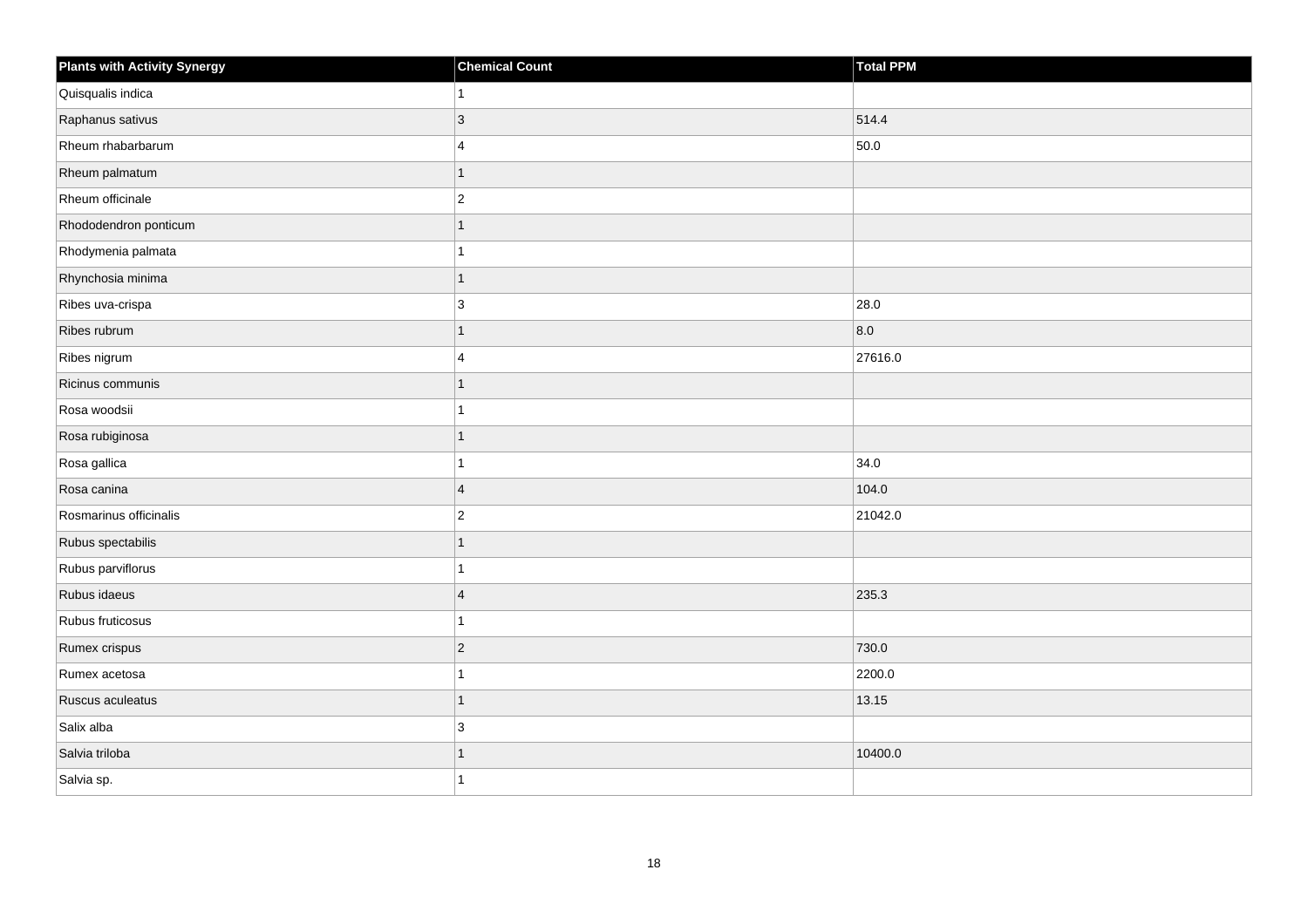| <b>Plants with Activity Synergy</b> | <b>Chemical Count</b> | <b>Total PPM</b> |
|-------------------------------------|-----------------------|------------------|
| Salvia sclarea                      | 1                     |                  |
| Salvia officinalis                  | 3                     | 2449.0           |
| Sambucus nigra                      | $\overline{3}$        | 600.0            |
| Sambucus canadensis                 | $\overline{2}$        | 36.0             |
| Sanguisorba officinalis             |                       |                  |
| Satureja montana                    |                       |                  |
| Satureja hortensis                  | $\overline{2}$        | 1268.0           |
| Schinus molle                       |                       |                  |
| Schisandra chinensis                | $\overline{2}$        | 122.0            |
| Scutellaria lateriflora             |                       | 38.0             |
| Sechium edule                       |                       | 328.0            |
| Senna alexandrina                   |                       |                  |
| Serenoa repens                      | $\overline{2}$        |                  |
| Sesamum indicum                     | 3                     |                  |
| Sicana odorifera                    |                       |                  |
| Sida rhombifolia                    |                       | 610.0            |
| Silybum marianum                    |                       | 62.0             |
| Sinapis alba                        |                       |                  |
| Smilax spp                          | 1                     |                  |
| Smilax officinalis                  |                       |                  |
| Solanum tuberosum                   | 3                     | 254.01           |
| Solanum torvum                      |                       | 54.0             |
| Solanum sessiliflorum               |                       |                  |
| Solanum quitoensis                  |                       |                  |
| Solanum nigrum                      | $\overline{1}$        | 220.0            |
| Solanum melongena                   | $\overline{c}$        | 12.0             |
| Solidago gigantea                   | $\overline{2}$        |                  |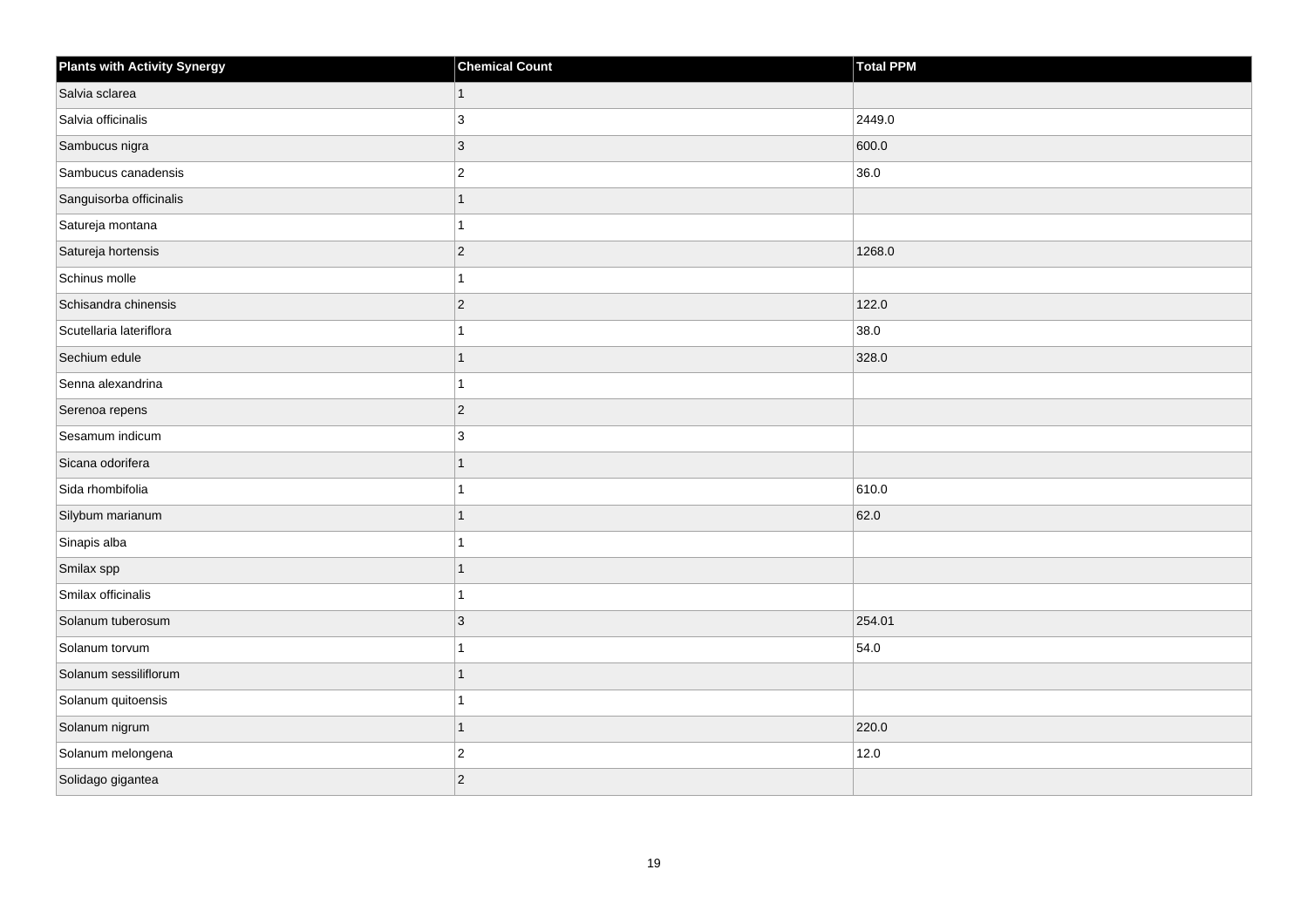| <b>Plants with Activity Synergy</b> | <b>Chemical Count</b> | Total PPM |
|-------------------------------------|-----------------------|-----------|
| Sonchus oleraceus                   |                       | 1090.0    |
| Sophora japonica                    |                       |           |
| Sorbus aucubaria                    | $\overline{c}$        | 196.0     |
| Spinacia oleracea                   | $\overline{3}$        | 1412.0    |
| Spirulina spp.                      |                       |           |
| Spirulina pratensis                 | 1                     | 956.0     |
| Spondias purpurea                   |                       | 18.0      |
| Spondias pinnata                    | 1                     | 56.0      |
| Spondias mombin                     |                       | 230.0     |
| Spondias dulcis                     | 1                     | 32.0      |
| Stachys officinalis                 |                       |           |
| Stellaria media                     | $\overline{c}$        | 368.0     |
| Stevia rebaudiana                   | 1                     | 150.0     |
| Symphytum officinale                | 1                     | 1320.0    |
| Syzygium malaccense                 |                       |           |
| Syzygium jambos                     | 1                     |           |
| Syzygium cumini                     |                       |           |
| Syzygium claviflorum                | 1                     |           |
| Syzygium aromaticum                 | $\overline{2}$        | 40006.0   |
| Tabebuia heptaphylla                | 1                     | 8.5       |
| Tagetes erecta                      |                       |           |
| Tamarindus indica                   | 1                     | 242.0     |
| Tanacetum parthenium                |                       |           |
| Taraxacum officinale                | 3                     | 168.0     |
| Taxus baccata                       | 3                     |           |
| Tecoma stans                        | 3                     | 160.0     |
| Terminalia pallida                  |                       |           |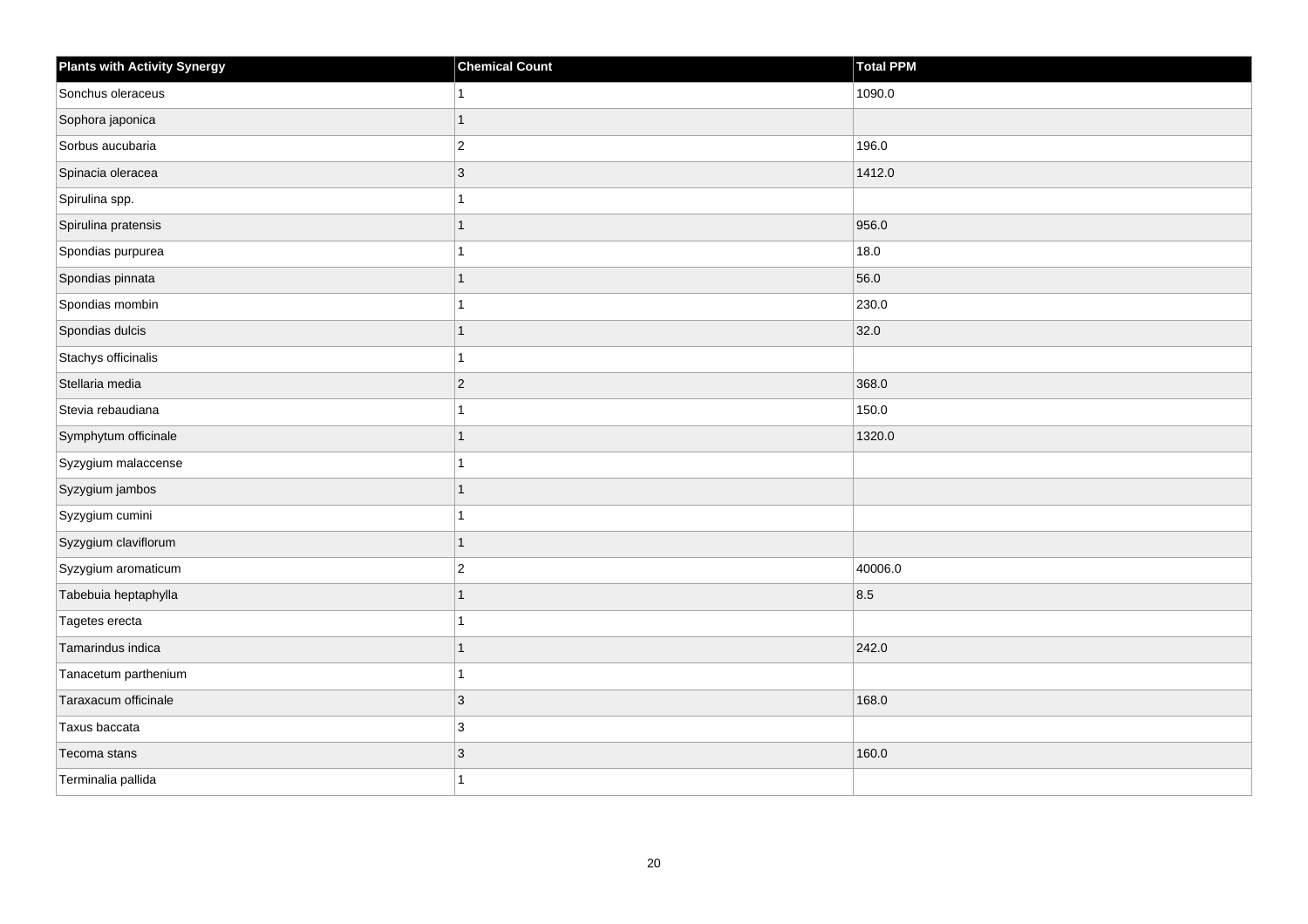| <b>Plants with Activity Synergy</b> | <b>Chemical Count</b> | Total PPM |
|-------------------------------------|-----------------------|-----------|
| Terminalia catappa                  | 3                     | 3.6       |
| Terminalia arjuna                   |                       |           |
| Ternstroemia gymnanthera            |                       |           |
| Tetragonia tetragonioides           |                       | 880.0     |
| Theobroma cacao                     | $\overline{4}$        |           |
| Theobroma bicolor                   |                       |           |
| Thuja occidentalis                  | 1                     |           |
| Thymus vulgaris                     | 3                     | 12650.0   |
| Thymus serpyllum                    |                       | 9600.0    |
| Tragopogon porrifolius              |                       | 0.536     |
| Trichosanthes anguina               | 1                     | 36.0      |
| Trifolium pratense                  | $\overline{c}$        | 24.0      |
| Trigonella foenum-graecum           | $\overline{2}$        | 557.2     |
| Trilisa odoratissima                |                       |           |
| Triticum aestivum                   | 3                     | 76.44     |
| Tropaeolum tuberosum                |                       | 4.2       |
| Tropaeolum majus                    | 1                     | 1330.0    |
| Turnera diffusa                     |                       | 142.0     |
| Ulex europaeus                      | $\overline{1}$        |           |
| Ullucus tuberosus                   |                       | 1.4       |
| Ulmus rubra                         | 1                     | 49.0      |
| Uncaria tomentosa                   | 5                     |           |
| Uncaria guianensis                  | $\overline{4}$        |           |
| Urtica dioica                       | 4                     | 296.0     |
| Vaccinium vitis-idaea               | $\overline{2}$        | 7000.0    |
| Vaccinium myrtillus                 | 5                     | 94.0      |
| Vaccinium macrocarpon               | 3                     | 5.2       |